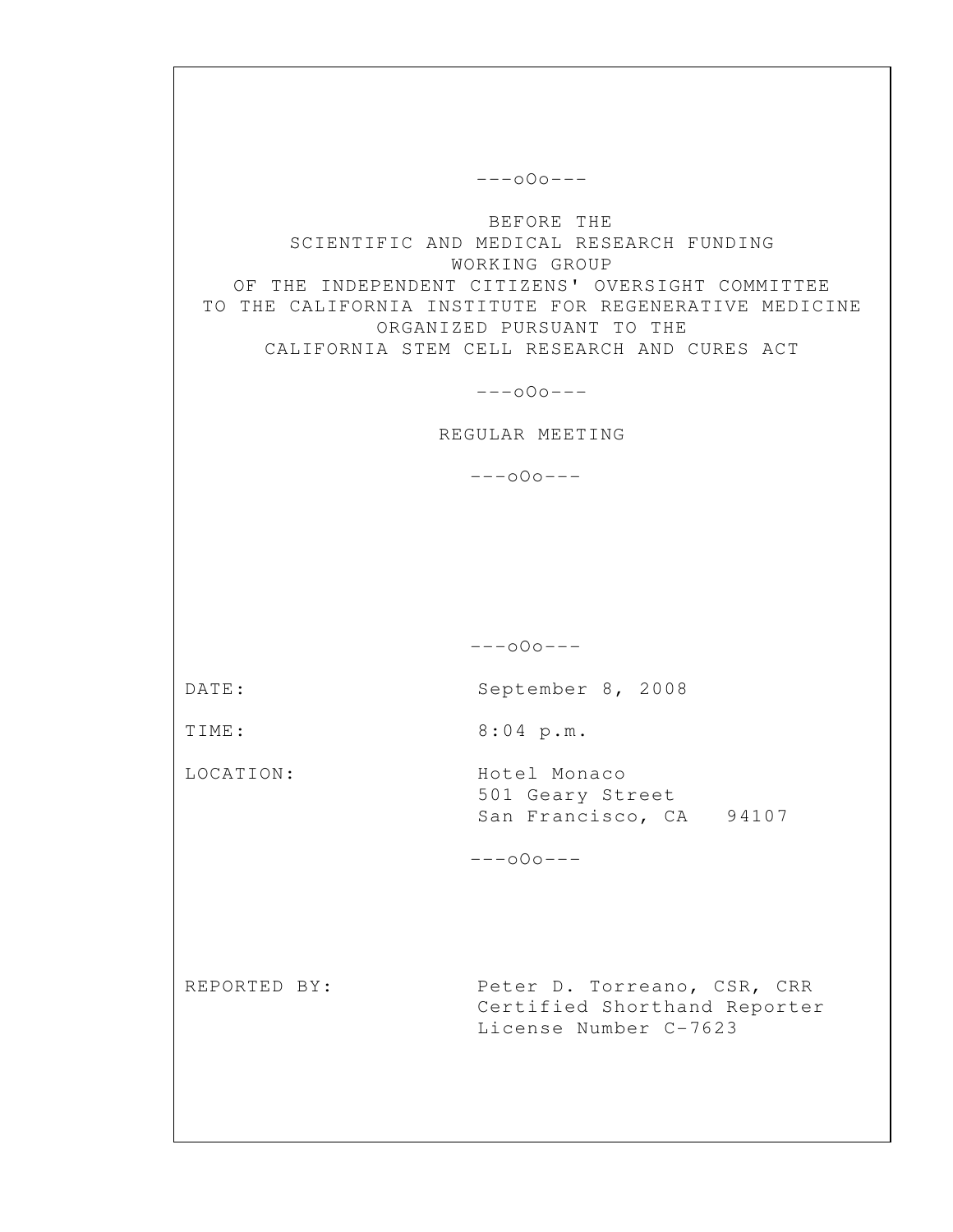| $\mathbf 1$     | <b>INDEX</b>                       |                |  |
|-----------------|------------------------------------|----------------|--|
| $\mathbf{2}$    |                                    |                |  |
| $\mathfrak{Z}$  | <b>ITEM</b>                        | PAGE NUMBER    |  |
| $\overline{4}$  | CALL TO ORDER AND ROLL CALL        | $\mathcal{S}$  |  |
| $5\phantom{.0}$ | WELCOME AND CHAIR'S COMMENTS       | $\overline{4}$ |  |
| 6               | CONSIDERATION OF CONFERENCE GRANTS | 5              |  |
| $7\phantom{.}$  | PUBLIC COMMENT                     | $\rm{NONE}$    |  |
| $\,8\,$         |                                    |                |  |
| $\mathcal{G}$   |                                    |                |  |
| $10$            |                                    |                |  |
| $11$            |                                    |                |  |
| 12              |                                    |                |  |
| 13              |                                    |                |  |
| 14              |                                    |                |  |
| 15              |                                    |                |  |
| 16              |                                    |                |  |
| $17$            |                                    |                |  |
| $1\,8$          |                                    |                |  |
| 19              |                                    |                |  |
| $20$            |                                    |                |  |
| $21\,$          |                                    |                |  |
| $2\sqrt{2}$     |                                    |                |  |
| 23              |                                    |                |  |
| $2\,4$          |                                    |                |  |
| $2\,5$          |                                    |                |  |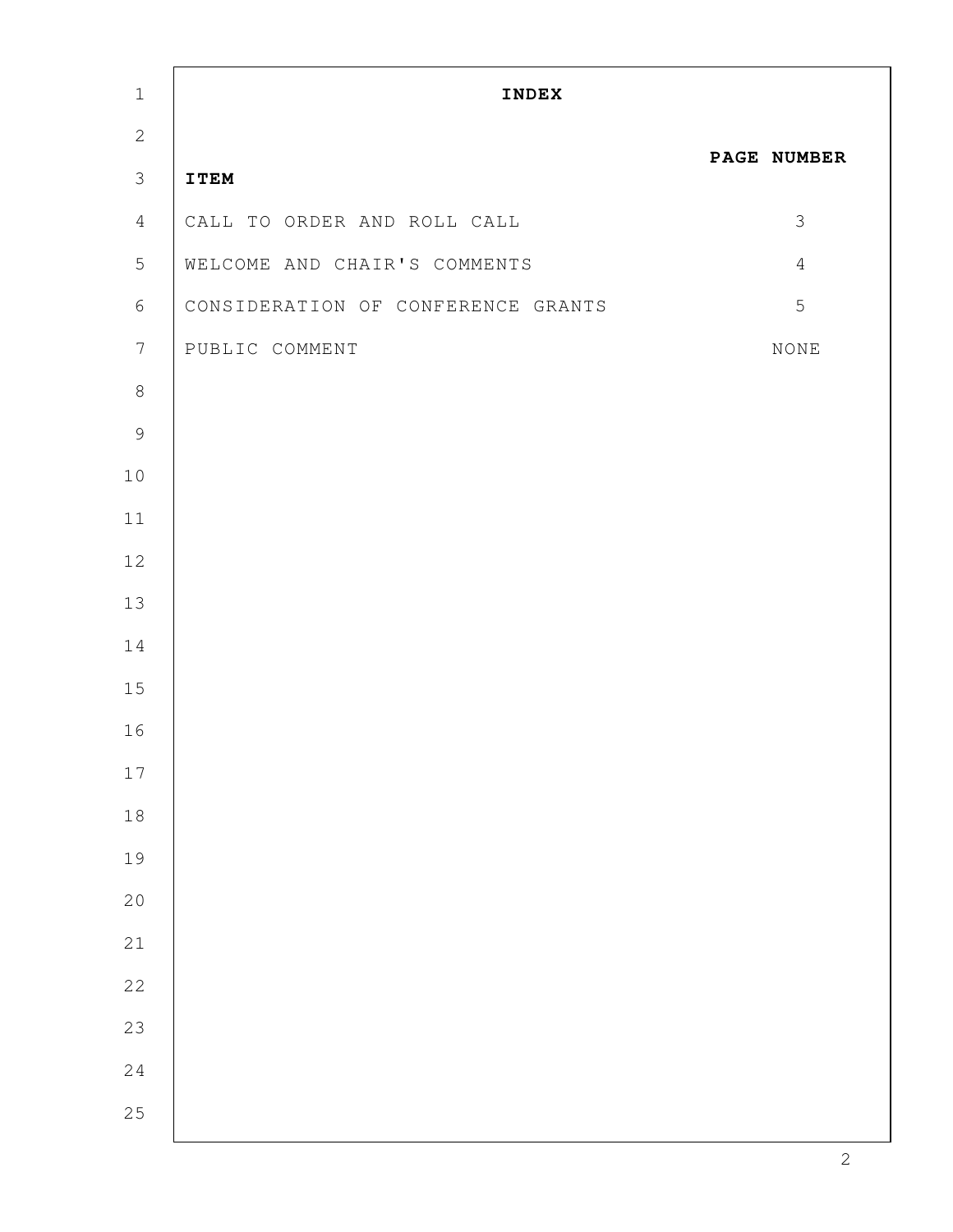| $\mathbf 1$      | September 8, 2008<br>San Francisco, California        |
|------------------|-------------------------------------------------------|
| $\mathbf{2}$     | PROCEEDINGS                                           |
| 3                | CHAIR SLADEK: It is my pleasure to call the           |
| 4                | meeting to order. In so doing I will call Gil         |
| 5                | Sambrano.                                             |
| 6                | DR. SAMBRANO: Thank you. So I'm going to run          |
| $\boldsymbol{7}$ | through the roll and so just say "present" if you are |
| 8                | here.                                                 |
| 9                | Joan Samuelson?                                       |
| 10               | Marcy Feit?                                           |
| 11               | Robert Klein?                                         |
| 12               | Jeff Sheehy?                                          |
| 13               | Oswald Stewart?                                       |
| 14               | John Sladek?                                          |
| 15               | CHAIR SLADEK: Here.                                   |
| 16               | DR. SAMBRANO: Jonathan Auerbach?                      |
| 17               | DR. AUERBACH:<br>Here.                                |
| 18               | DR. SAMBRANO: Barbara Boyan?                          |
| 19               | DR. BOYAN: Here.                                      |
| 20               | DR. SAMBRANO: Jose Cibelli?                           |
| 21               | DR. CIBELLI: Here.                                    |
| 22               | DR. SAMBRANO: Charles French-Constant?                |
| 23               | DR. FRENCH-CONSTANT: Here.                            |
| 24               | DR. SAMBRANO: John Hassell?                           |
| 25               | DR. HASSELL: Present.                                 |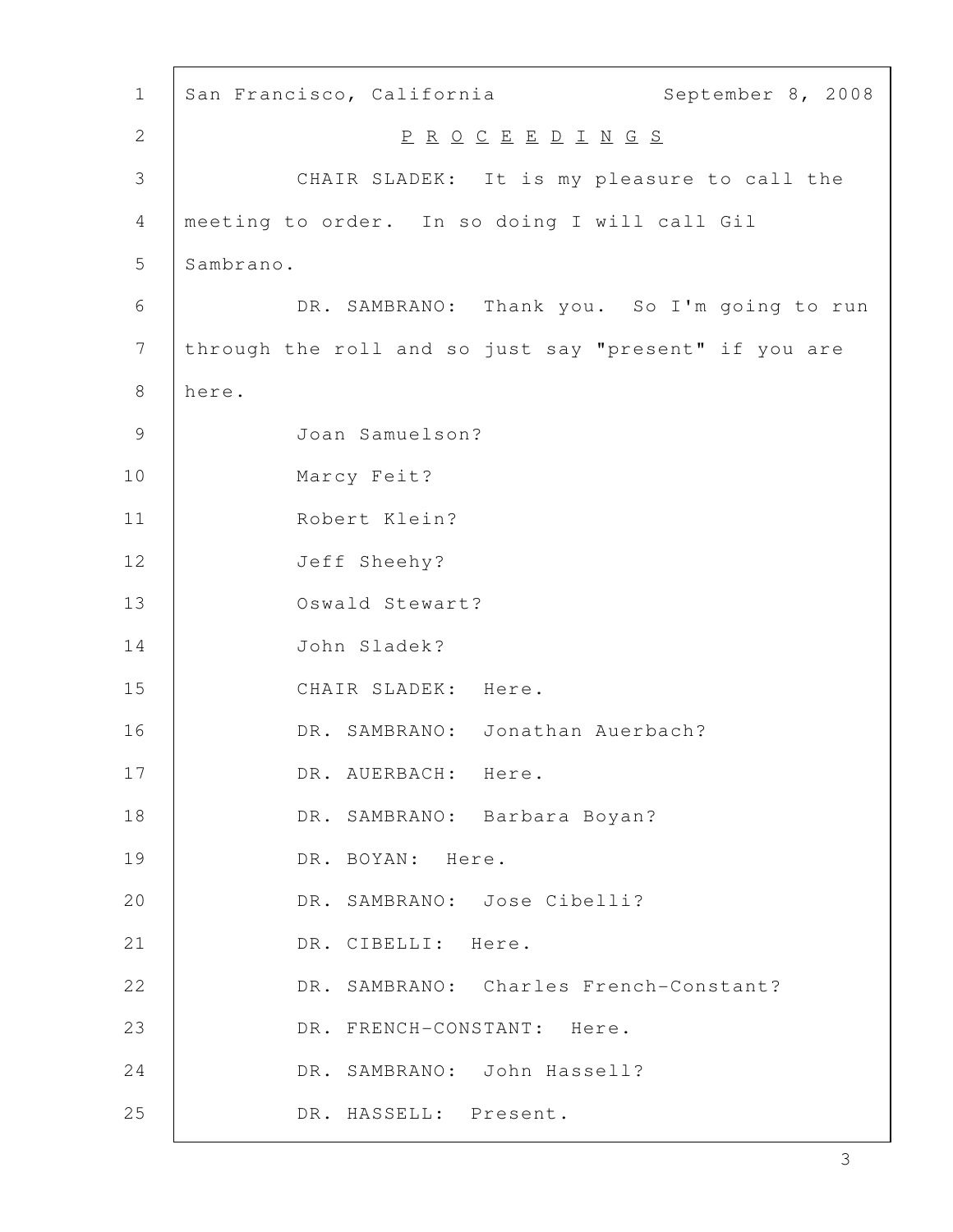| $\mathbf 1$     | DR. SAMBRANO: Shelly Heimfeld?                         |
|-----------------|--------------------------------------------------------|
| $\mathbf{2}$    | DR. HEIMFELD: Here.                                    |
| 3               | DR. SAMBRANO: Judith Kimble?                           |
| 4               | DR. KIMBLE: Here.                                      |
| 5               | DR. SAMBRANO: Paul Kulesa?                             |
| 6               | DR. KULESA: Here.                                      |
| $7\phantom{.0}$ | DR. SAMBRANO: Stephen Minger?                          |
| $\,8\,$         | DR. MINGER: Here.                                      |
| $\mathcal{G}$   | DR. SAMBRANO: Grace Pavlath?                           |
| 10              | DR. PAVLATH: Here.                                     |
| 11              | DR. SAMBRANO: Pamela Raymond?                          |
| 12              | DR. RAYMOND: Here.                                     |
| 13              | DR. SAMBRANO: Harinder Singh?                          |
| 14              | DR. SINGH: Here.                                       |
| 15              | DR. SAMBRANO: Catherine Verfaillie?                    |
| 16              | DR. VERFAILLIE: Here.                                  |
| 17              | DR. SAMBRANO: And Joel Voldman?                        |
| 18              | DR. VOLDMAN: Here.                                     |
| 19              | DR. SAMBRANO: Okay. Thank you.                         |
| 20              | CHAIR SLADEK: Very good. Thank you, all.               |
| 21              | For those of you who are returning as                  |
| 22              | reviewers, let me thank you for being with us again. I |
| 23              | know you all have wonderfully busy and challenging     |
| 24              | schedules and I know you were reviewing grants at the  |
| 25              | end of the summer as was I. And they were fun to       |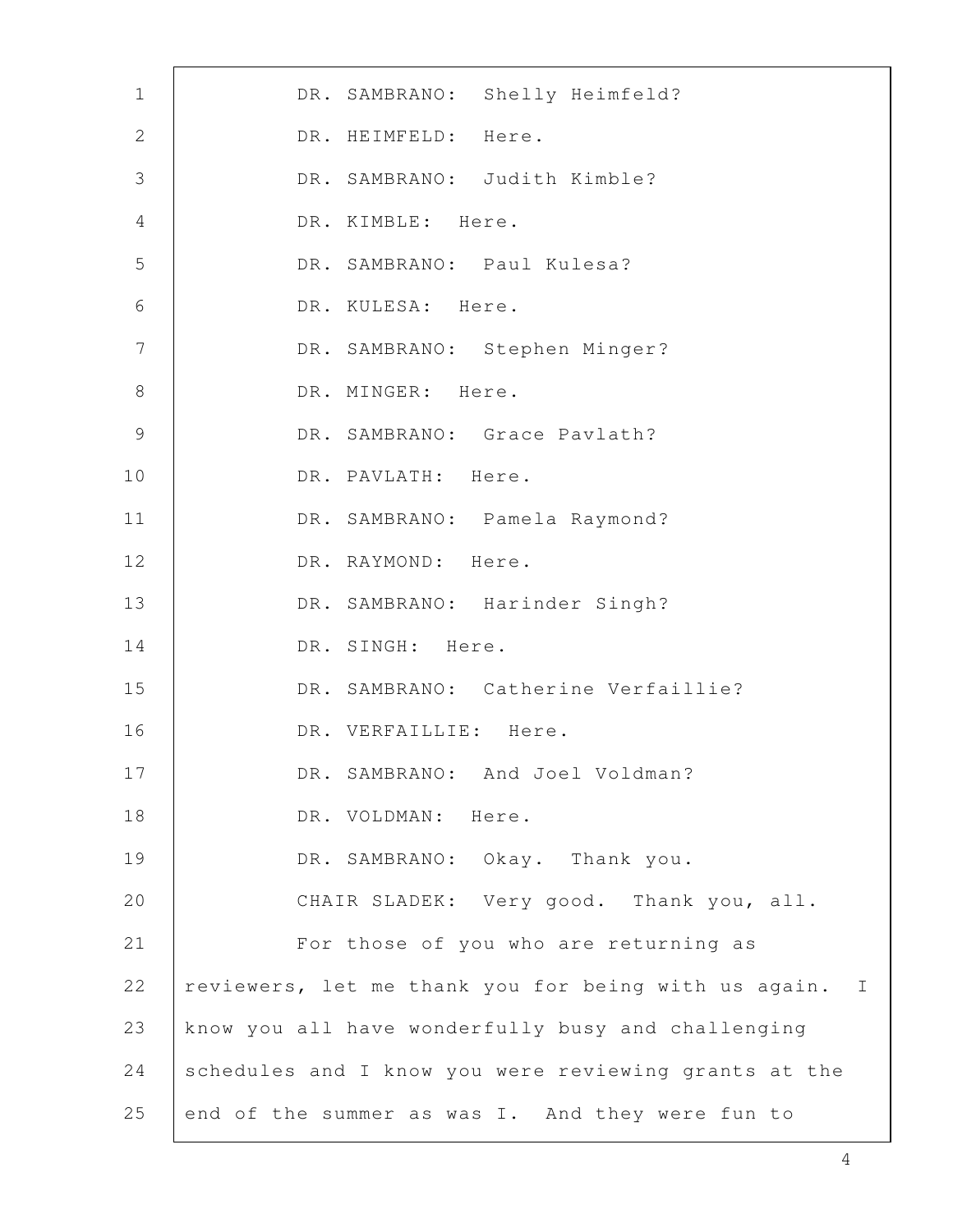| $\mathbf{1}$   | review, weren't they? And we'll hear lots more about    |
|----------------|---------------------------------------------------------|
| $\mathbf{2}$   | that.                                                   |
| 3              | And for those of you new, thank you for                 |
| 4              | joining us. This is an extraordinary, in my opinion,    |
| 5              | an extraordinary opportunity to help move science       |
| 6              | forward in ways that other parts of the country are not |
| $\overline{7}$ | able to do. And I stand in awe of the State of          |
| 8              | California, what Bob Klein and all the others who have  |
| 9              | put this together have done.                            |
| 10             | And our job is a relatively simple one, and             |
| 11             | that's to separate the best science from very good      |
| 12             | science.                                                |
| 13             | And with that I will ask for us to move                 |
| 14             | forward to item number 4, which is consideration of     |
| 15             | conference grants, and Dr. Patricia Olson will present  |
| 16             | this item.                                              |
| 17             | DR. OLSON: First, on behalf of CIRM, let me             |
| 18             | thank you all for coming and welcome you to San         |
| 19             | Francisco.                                              |
| 20             | What we're going to talk about this morning is          |
| 21             | conference grants and I'd just like to provide a little |
| 22             | bit of background. You all have a handout in front of   |
| 23             | you which basically also summarizes what I'm going to   |
| 24             | say.                                                    |
| 25             | The purpose of these grants is to enable                |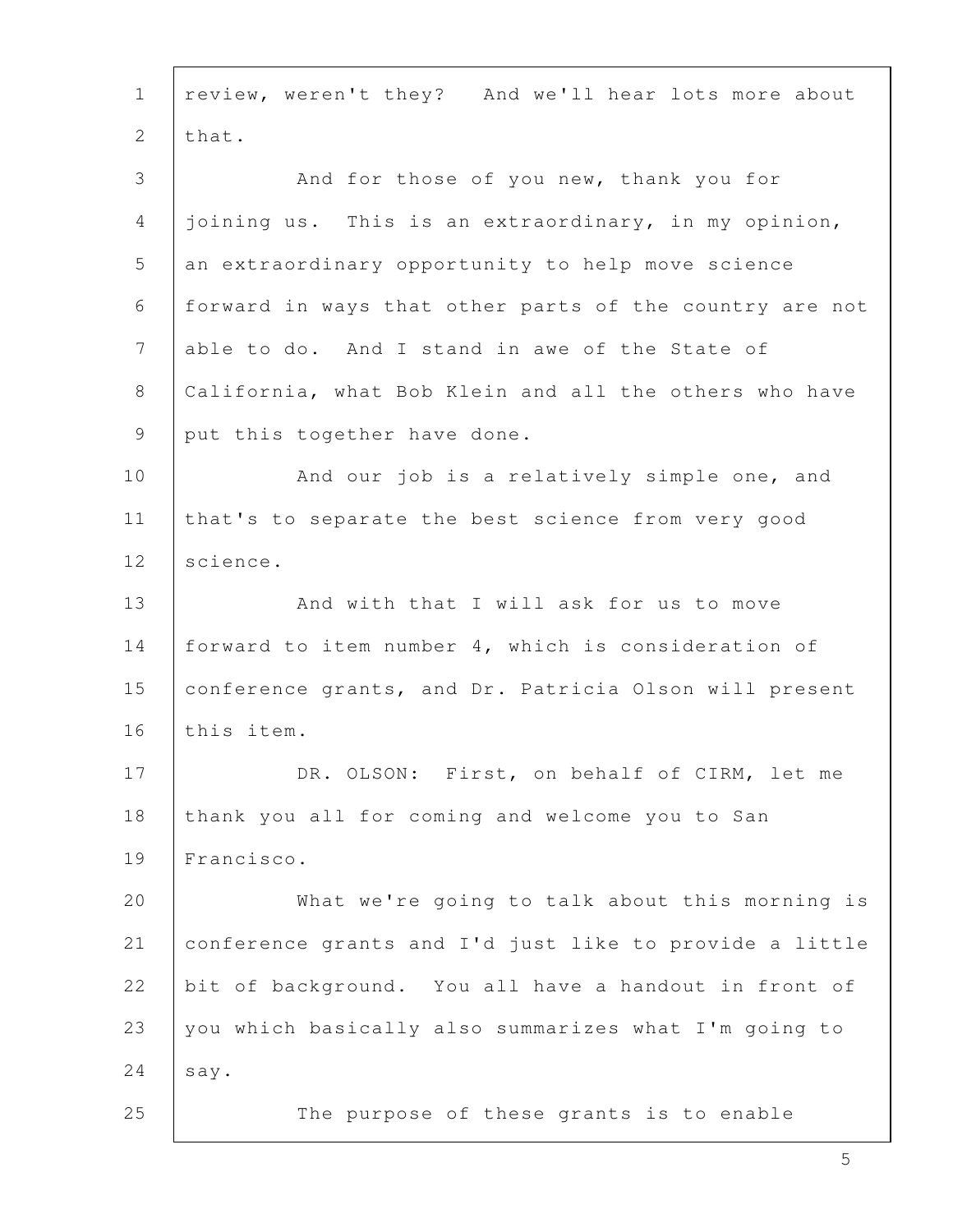| $\mathbf 1$    | organized formal meetings in California that are        |
|----------------|---------------------------------------------------------|
| $\overline{2}$ | relevant to our mission. These are open to non-profit   |
| 3              | organizations. We intend to accept applications,        |
| 4              | review and approve them on an ongoing basis. The ICOC,  |
| 5              | our board, has, in fact, authorized up to 300,000       |
| 6              | annually from the research funding for the purpose of   |
| $\overline{7}$ | these kinds of grants. And the point about the          |
| 8              | research funding is relevant. That is why, in fact, we  |
| 9              | are here today.                                         |
| 10             | The ICOC has delegated to the president the             |
| 11             | authority to review and make funding decisions on       |
| 12             | individual conference grants awards of up to \$50,000   |
| 13             | and recommendations to the ICOC on funding requests     |
| 14             | that are in excess of \$50,000.                         |
| 15             | CIRM has prepared the following criteria for            |
| 16             | the president to use in evaluating the conference       |
| 17             | grants. And why you're here is the ICOC has, in fact,   |
| 18             | requested the Grants Working Group recommendation       |
| 19             | regarding adoption of these criteria. So rather than    |
| 20             | ask you to review conference grants, the ICOC has       |
| 21             | agreed to delegate that authority to the president, but |
| 22             | they are asking you to recommend approval of the        |
| 23             | criteria that the president will use to approve these   |
| 24             | grants.                                                 |
| 25             | So the review criteria are the following:               |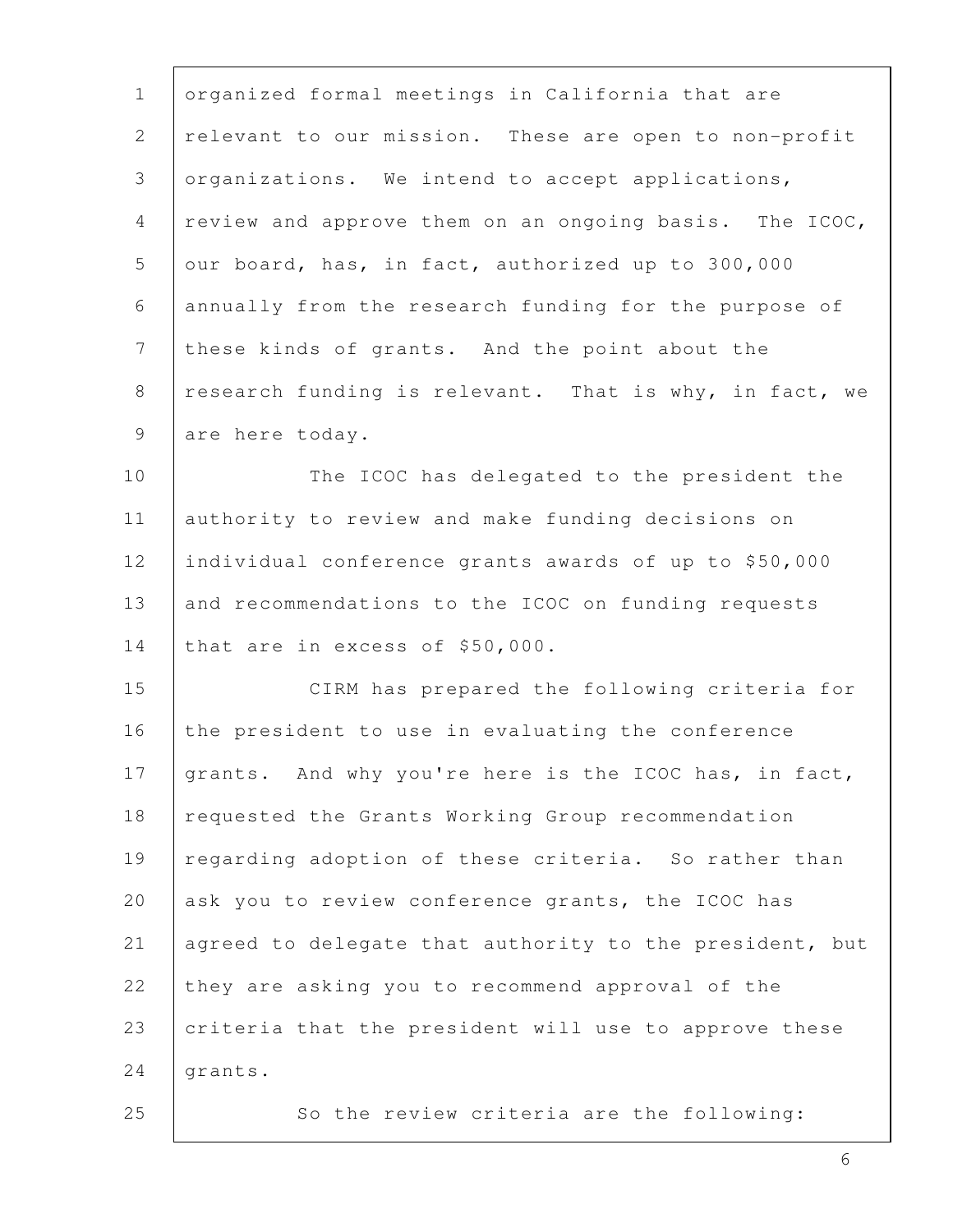| $\mathbf 1$     | Relevance, impact and significance, approach and       |
|-----------------|--------------------------------------------------------|
| 2               | setting, and qualifications.                           |
| 3               | And under "relevance" the question is are they         |
| $\overline{4}$  | relevant to CIRM's mission and programmatic needs.     |
| 5               | With regard to "impact and significance," does         |
| 6               | the conference address an important topic in stem cell |
| $7\phantom{.0}$ | biology and/or regenerative medicine, or a disease     |
| 8               | target of regenerative medicine?                       |
| 9               | Does it accelerate the research agenda and how         |
| 10              | does it compare to other conferences that are being -- |
| 11              | have been offered in the last couple of years or so,   |
| 12              | will it do something different?                        |
| 13              | Will it impact scientific knowledge and/or             |
| 14              | clinical practice if the aims of the conference are    |
| 15              | achieved?                                              |
| 16              | Under "approach and setting" is the scope,             |
| 17              | speakers, target audience, format, duration, scale,    |
| 18              | timing and publicity plans appropriate to achieve the  |
| 19              | goal?                                                  |
| 20              | Are there adequate and appropriate plans to            |
| 21              | allow participation by women, minorities and the       |
| 22              | disabled?                                              |
| 23              | Is the meeting site appropriate?                       |
| 24              | And is there other funding available? Have             |
| 25              | they lined up other funding in addition to that that   |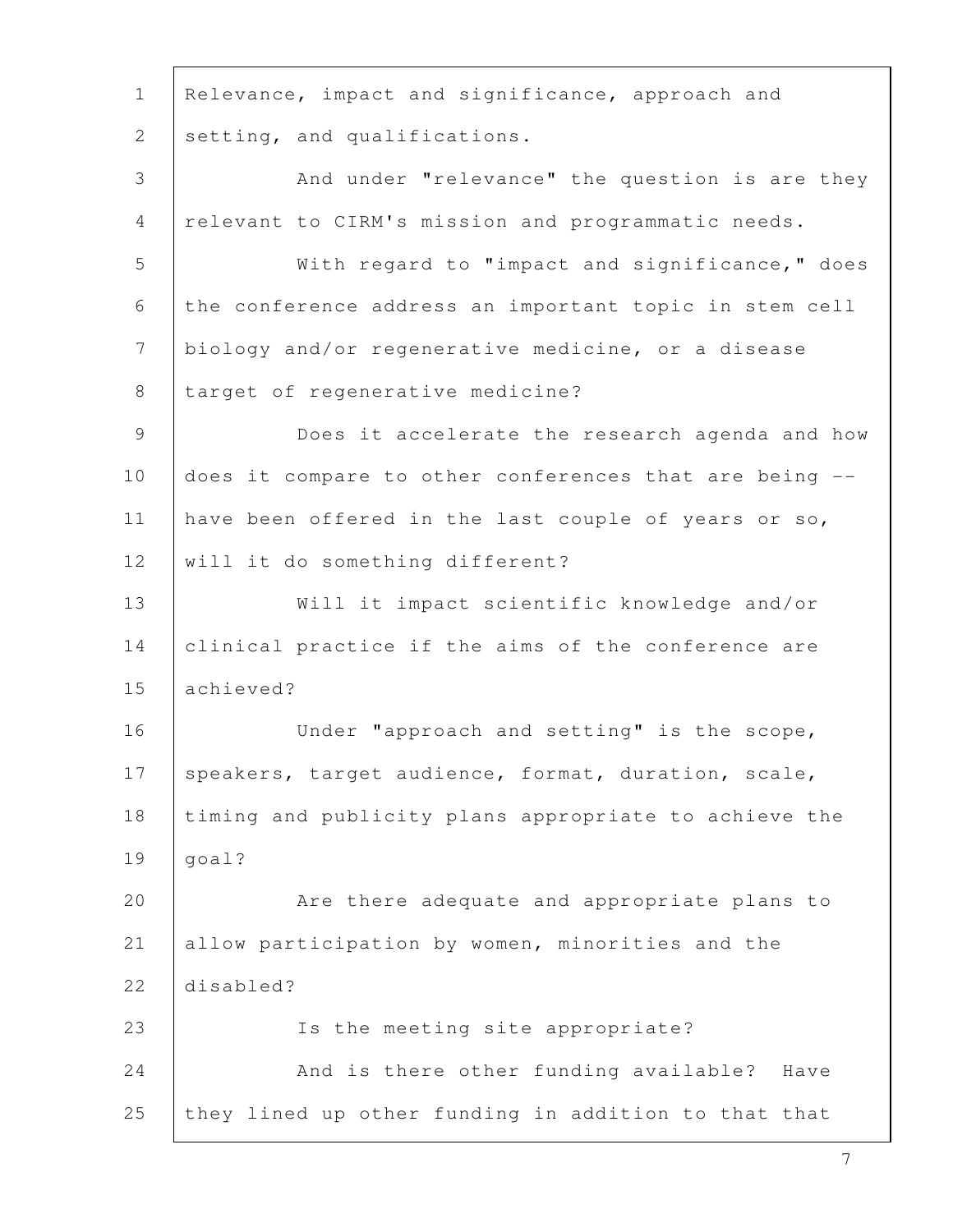1 will be provided by the CIRM? 2 | With regard to the qualifications of the 3 program director and other key participants, does the 4 program director have the experience and track record 5 in the successful organization and implementation of 6 comparable conferences? 7 | Are the key personnel and speakers 8 appropriate? 9 | And does the applicant organization have the 10 resources and experience to run a successful 11 conference? 12 | So these are the criteria that the president 13 would use in reviewing the conference grants and we 14 would like to request your recommendation to the ICOC 15 that they approve these review criteria. 16 Thanks. 17 | CHAIR SLADEK: Thank you, Patricia. 18 Do I hear a motion to make this 19 recommendation? 20 DR. SINGH: Excuse me. 21 | DR. HEIMFELD: I make a motion. 22 CHAIR SLADEK: Thank you, Shelly. Is there a 23 second? 24 DR. SINGH: Well, I want to --25 CHAIR SLADEK: There will be a discussion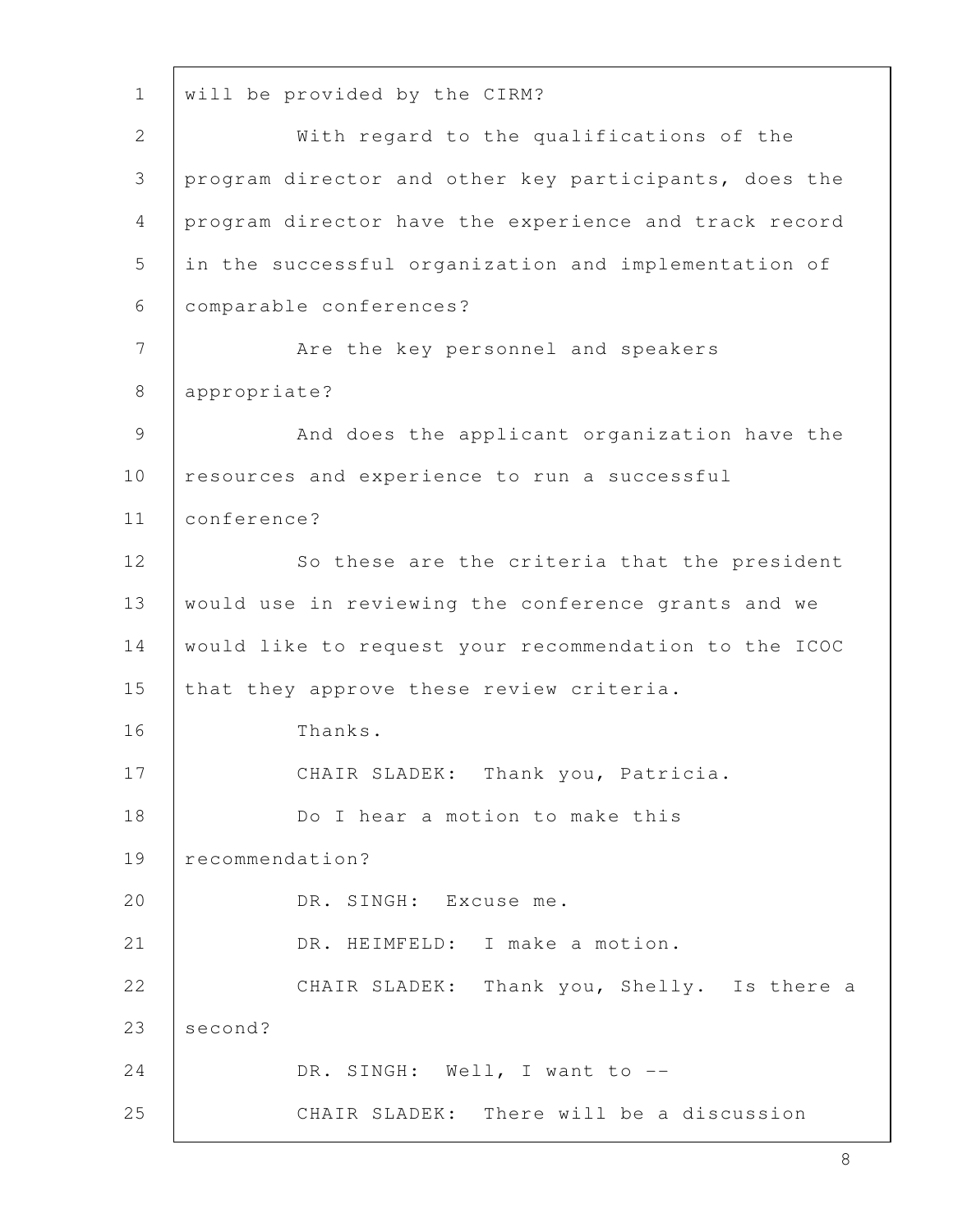| $\mathbf{1}$   | after.                                                  |
|----------------|---------------------------------------------------------|
| $\mathbf{2}$   | DR. SINGH: Oh, sorry.                                   |
| 3              | CHAIR SLADEK: Roberts Rules, yes.                       |
| 4              | DR. SINGH: Of course, can't stop.                       |
| 5              | CHAIR SLADEK: We can't.                                 |
| $\sqrt{6}$     | Do I hear a second?                                     |
| $7\phantom{.}$ | DR. SINGH: I second that, absolutely.                   |
| $8\,$          | CHAIR SLADEK: All right. The motion is made             |
| 9              | and seconded and now the proposal is open for           |
| 10             | discussion.                                             |
| 11             | DR. SINGH: Well, you know, I think it's a               |
| 12             | wonderful idea. I wanted the panel to consider adding   |
| 13             | some additional features to these grants which I        |
| 14             | think -- to these conferences which I think would       |
| 15             | benefit the community at large. And so those would be   |
| 16             | that the proceedings of each of these conferences       |
| 17             | certainly in terms of abstracts as well as a meeting    |
| 18             | synthesis that would be provided by a couple of the     |
| 19             | people attending, perhaps the organizers, be provided   |
| 20             | part of the public record and, if possible, each of the |
| 21             | participants could be asked to make their presentations |
| 22             | available publicly as well.                             |
| 23             | Cold Spring Harbor Laboratories, for example,           |
| 24             | when they organize meetings actually put those meetings |
| 25             | on a website. Now, individual speakers have to give     |

Г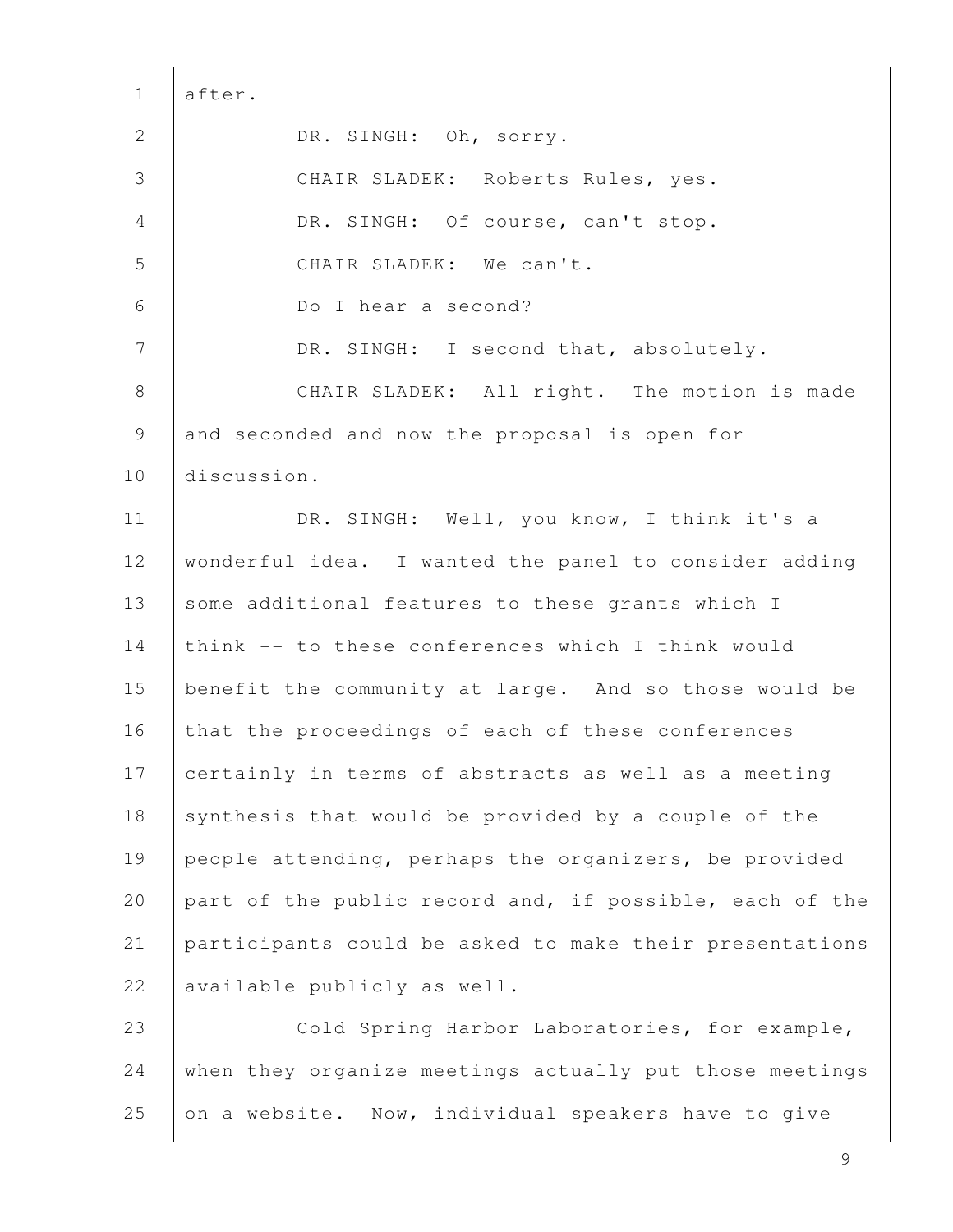| $\mathbf 1$    | them permission in order to make a lot of this          |
|----------------|---------------------------------------------------------|
| $\mathbf{2}$   | unpublished work that's being presented at the meetings |
| 3              | broadly accessible, but I think it's a wonderful        |
| $\overline{4}$ | feature. And given the import of this endeavor, it      |
| 5              | would make sense to have those things built into each   |
| 6              | and every one of the conferences that CIRM sponsors.    |
| $7\phantom{.}$ | CHAIR SLADEK: Alan?                                     |
| 8              | DR. TROUNSON: Mr. Chair, I think that's an              |
| 9              | excellent idea. I think it would be important to use    |
| 10             | the Cold Spring Harbor-type rules. This is now whether  |
| 11             | we can keep at the meeting.                             |
| 12             | And so I think that it's absolutely crucial             |
| 13             | that the presenters or speakers, you know, provide --   |
| 14             | provide agreement to whatever is published and,         |
| 15             | therefore, not constrain, you know, the presentations.  |
| 16             | DR. BOYAN: I'd like to bring two things up              |
| 17             | and I would like them articulated more clearly, at      |
| 18             | least in whatever it is that you look at for yourself.  |
| 19             | And that is that an active effort be made to identify   |
| 20             | women and minority speakers, not just lip service, but  |
| 21             | an actual effort to do that.                            |
| 22             | And certainly while you have down here that             |
| 23             | adequate and appropriate plans be to allow              |
| 24             | participation of women, I think you should also         |
| 25             | consider young faculty. Now, oftentimes that is a       |

ı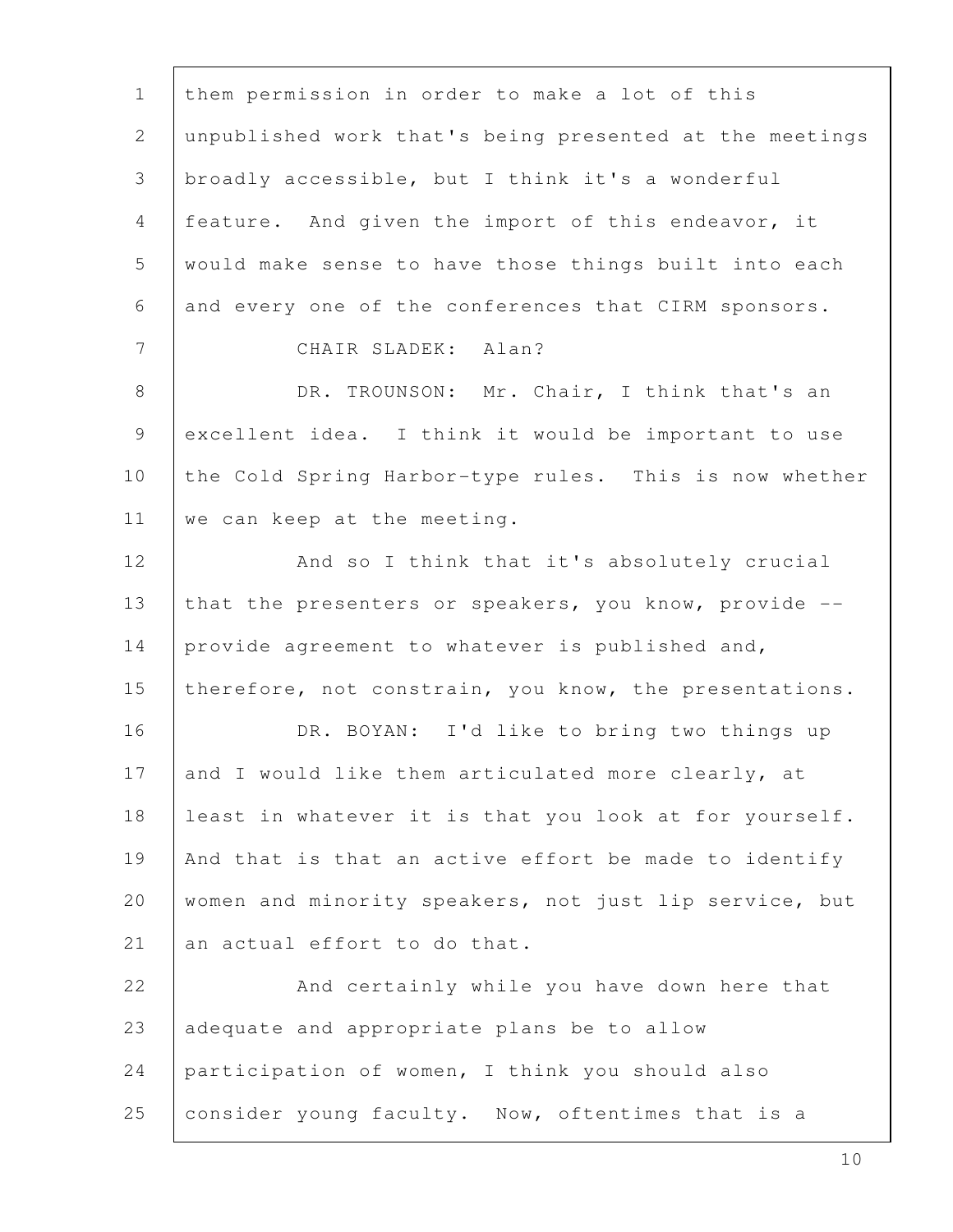| $\mathbf{1}$   | spouse, not necessarily a woman spouse, and that they   |
|----------------|---------------------------------------------------------|
| $\overline{2}$ | have young children. They can't attend these things     |
| 3              | unless there's some provision made for child care. And  |
| 4              | I think that's an appropriate way to spend money.       |
| 5              | CHAIR SLADEK: Patricia?                                 |
| 6              | Yes, Charles?                                           |
| $7\phantom{.}$ | DR. FRENCH-CONSTANT: May I just address an              |
| 8              | issue in the wording?                                   |
| 9              | CHAIR SLADEK: Yes. Let's have a response to             |
| 10             | this particular comment.                                |
| 11             | DR. FRENCH-CONSTANT: Sorry.                             |
| 12             | DR. OLSON: I was just going to make the                 |
| 13             | comment that, in fact, we are going to request that any |
| 14             | conference material -- that any abstract, book or       |
| 15             | outcomes be made available. As you point out with       |
| 16             | respect to presentations, we will need to get           |
| 17             | permission and we will have to look at it, as Alan      |
| 18             | said, in the context of various rules.                  |
| 19             | With regard to young faculty, at least I know           |
| 20             | that one of the groups that has been encouraging us to  |
| 21             | move this forward is, in fact, a conference of new      |
| 22             | faculty that is held in California between East Coast   |
| 23             | scientists and the West Coast scientists. But your      |
| 24             | point about women with young children is well taken and |
| 25             | so we'll see what we can do.                            |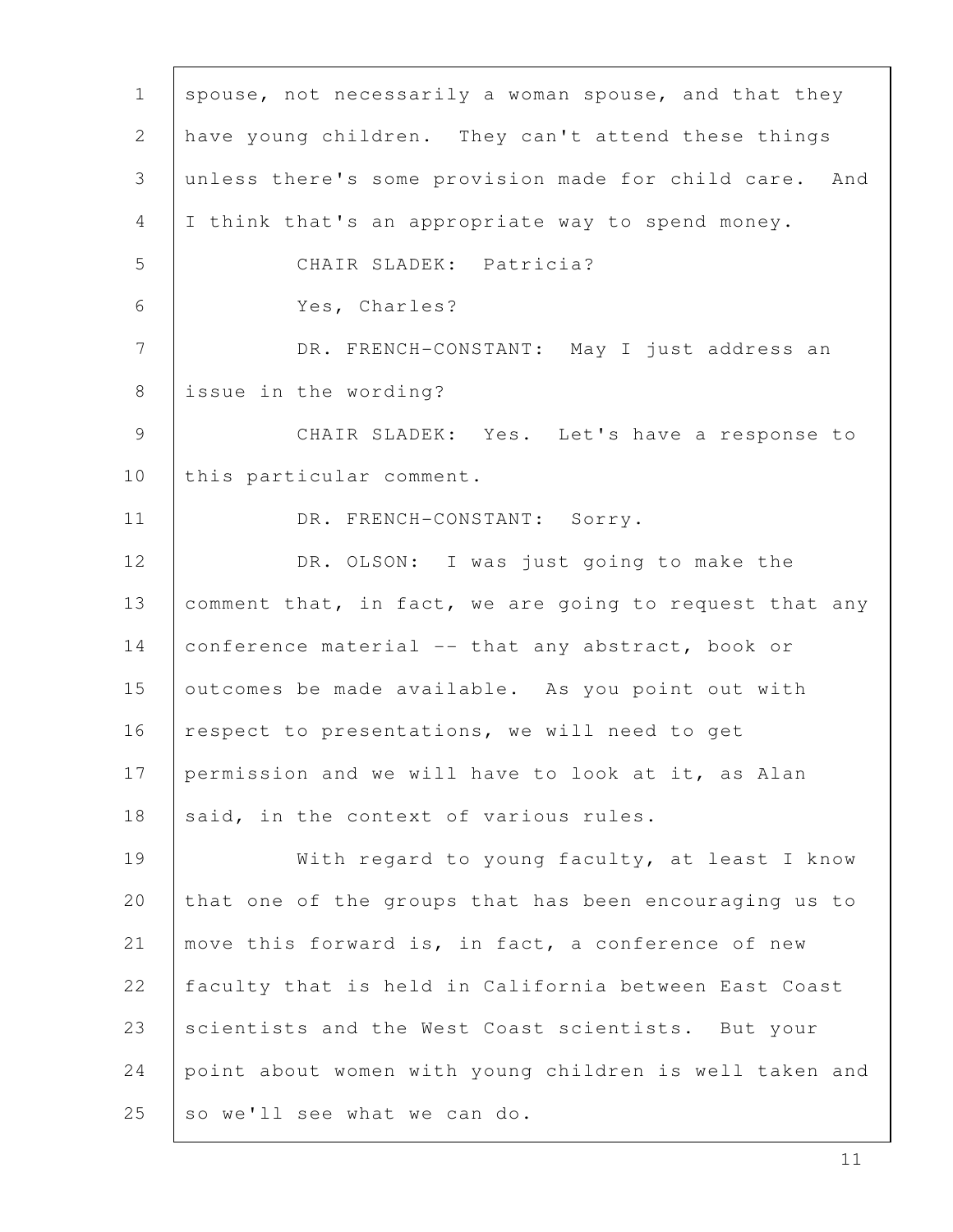1 CHAIR SLADEK: I would also add just, if I can 2 take the chair's prerogative for a second, that there 3 has been such an emphasis here on young faculty, new 4 faculty, start-up grants for those beginning their 5 careers, that it would surprise me if you hadn't 6 already inherently built that into your game plan for 7 this should the motion be approved and accepted 8 | subsequently by the ICOC. 9 Charles? 10 | DR. FRENCH-CONSTANT: Yes. I don't wish to 11 seem pedantic, but "stem cell biology and/or 12 | regenerative medicine" I think as definitions gets to 13 be a problem because there's a hole that would appear 14 there. 15 CHAIR SLADEK: I'm sorry. Just a little 16 louder. 17 | DR. FRENCH-CONSTANT: I think there's a danger 18 that there's a hole in here and I would suggest that we 19 | simply substitute "stem cell biology" or "regenerative 20 | biology" because then I think there would be no 21 ambiguity about what was being covered. 22 CHAIR SLADEK: Okay. Other comments or 23 questions from the working group? 24 DR. KULESA: I just wanted to expand on that 25 idea about the transmittal of information from the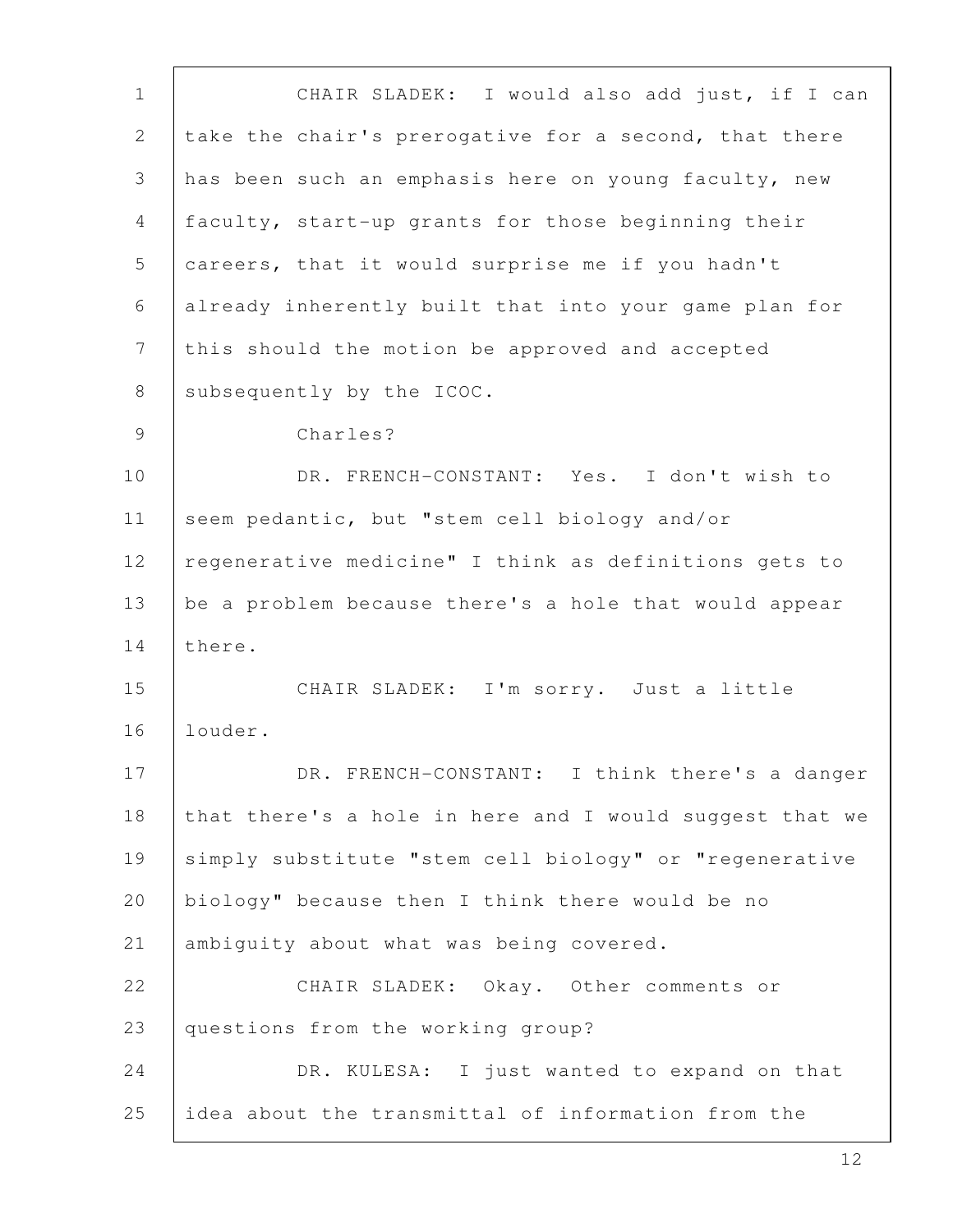1 | workshops or conferences.

| $\mathbf{2}$    | I can imagine that there may be some workshops          |
|-----------------|---------------------------------------------------------|
| 3               | that come out of this because we're on tools and        |
| 4               | technologies that might be new information that might   |
| 5               | be available before publication. And in sort of the     |
| 6               | spirit of Cold Spring Harbor one thing that may come    |
| $7\overline{ }$ | out of that are rather than PDFs as well but maybe      |
| 8               | protocols or an assembly of what constructs might be    |
| 9               | available that might be shared at a point in time that  |
| 10              | might be prepublishing but might be able to get         |
| 11              | distributed at that point in time perhaps.              |
| 12              | CHAIR SLADEK: Do I hear any other comments              |
| 13              | from the working group?                                 |
| 14              | DR. SINGH: Just one other.                              |
| 15              | I assume that in the conference is a                    |
| 16              | significant number of scientists here in the State of   |
| 17              | California that have received CIRM funding will be, you |
| 18              | know, presenting. Because it's a nice way to see where  |
| 19              | their work is in relation to the broader community.     |
| 20              | So, I mean, in a -- without mandating it I think it     |
| 21              | would be extremely important to have a healthy          |
| 22              | component of California investigators that have been    |
| 23              | supported by CIRM, you know, in the context of the      |
| 24              | broader group.                                          |
| 25              | DR. TROUNSON: We are already outside of                 |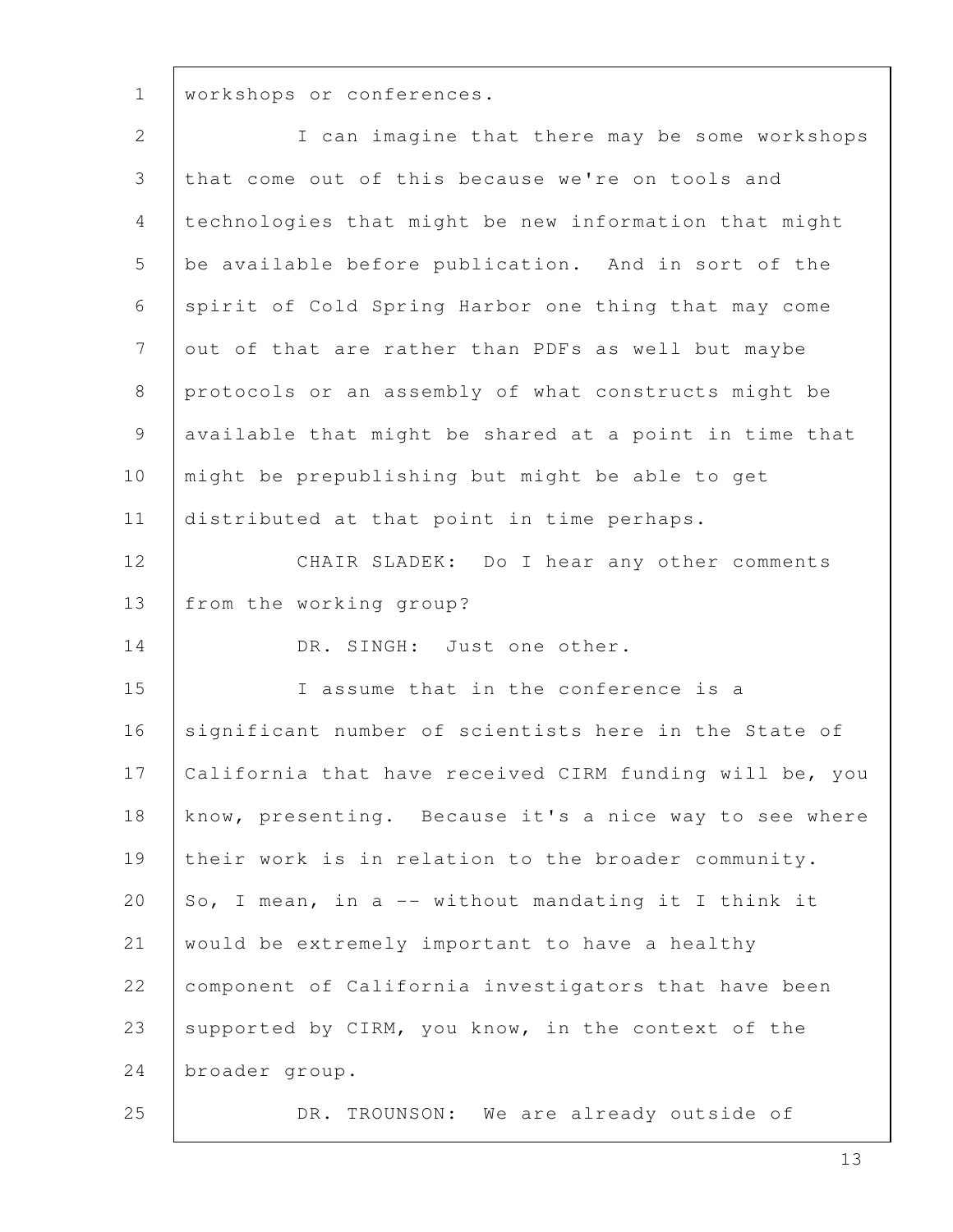| $\mathbf{1}$   | this -- outside this particular proposal. We annually   |
|----------------|---------------------------------------------------------|
| $\mathbf{2}$   | have a CIRM grantees conference which does include some |
| 3              | external speakers brought in to stimulate some          |
| 4              | particular area.                                        |
| 5              | So that we do. These are really conferences             |
| 6              | that are proposed by others or maybe us proposed to     |
| $7\phantom{.}$ | someone else to think about a particular area. So,      |
| 8              | yes, you know, I think it's self-evident.               |
| 9              | One of the issues is that we have to spend the          |
| 10             | money in California with some governances on that. We   |
| 11             | can do some things for the ISSCR because it's such a    |
| 12             | major, major meeting. But otherwise, you know, we are   |
| 13             | constrained for having our conferences, but we can      |
| 14             | actually bring external people in. But you will see     |
| 15             | that the primary focus will generally always be to      |
| 16             | California under that.                                  |
| 17             | DR. OLSON: I just wanted to add that for the            |
| 18             | grantee meeting that Alan alluded to the abstracts that |
| 19             | are submitted by people that are funded by CIRM will be |
| 20             | posted on our website.                                  |
| 21             | DR. KIMBLE: Can I just add one thing?                   |
| 22             | CHAIR SLADEK: Please.                                   |
| 23             | DR. KIMBLE: So I would like to see the                  |
| 24             | addition of a provision to check in a year to see if    |
| 25             | this protocol actually works, to see whether or not the |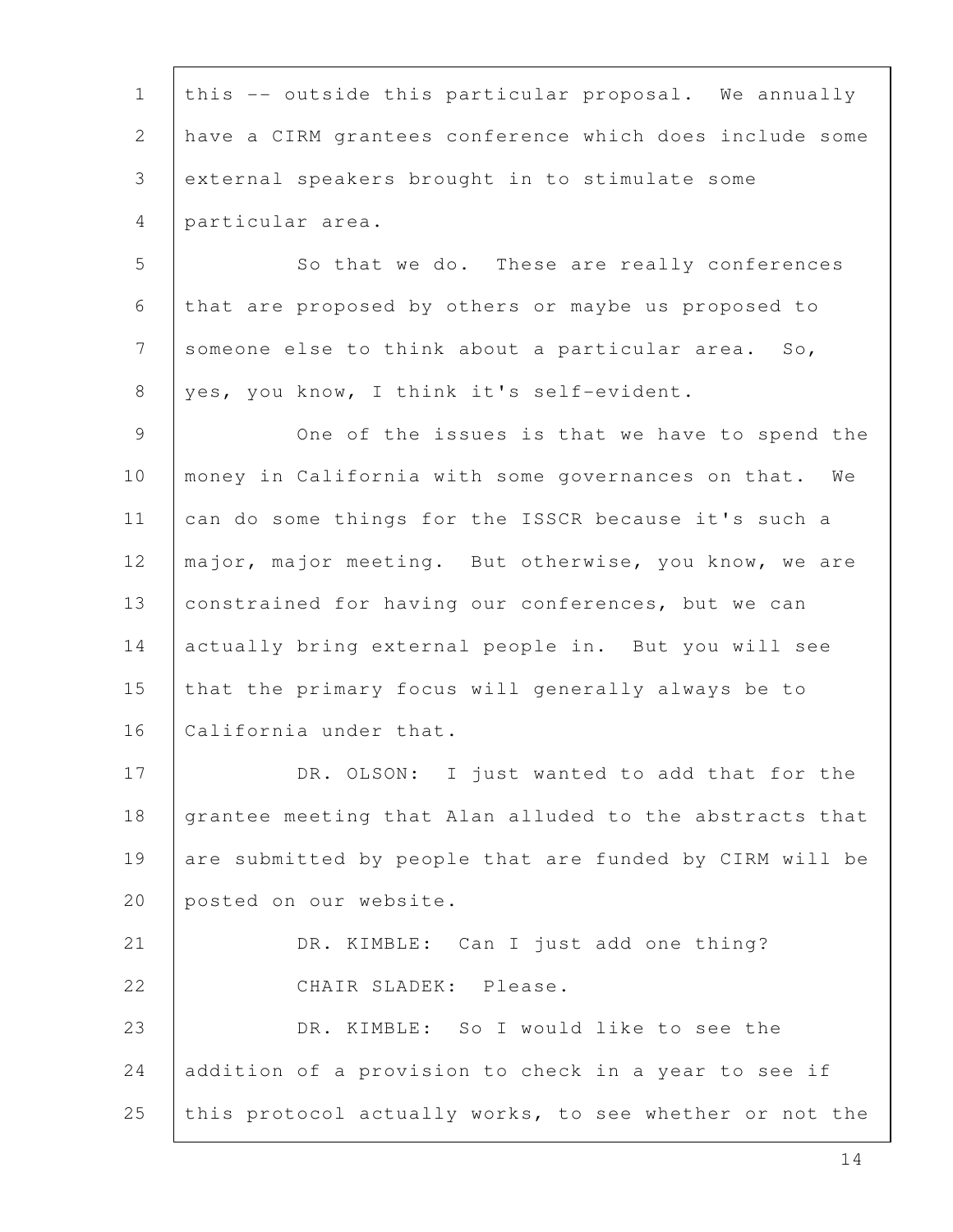| $\mathbf 1$    | president would prefer to have one or two people        |
|----------------|---------------------------------------------------------|
| $\overline{2}$ | together with him or her to try and make these          |
| 3              | evaluations and whether or not doing it on a once-off   |
| 4              | basis is the right format or doing it with some kind of |
| 5              | calendar is better.                                     |
| 6              | Because it may be that three applications come          |
| $\overline{7}$ | in in the next week and the money gets used up for not  |
| 8              | as good conferences. So I'd like to see some view of    |
| 9              | the year, how many applications have been put in and    |
| 10             | whether or not this is an effective protocol for making |
| 11             | decisions.                                              |
| 12             | CHAIR SLADEK: My sense is the president and             |
| 13             | CIRM now having recruited and hired two outstanding     |
| 14             | additional officers and a chief research officer and    |
| 15             | operational officer will probably not make the decision |
| 16             | by himself knowing those people who he surrounded       |
| 17             | himself with.                                           |
| 18             | But, Alan, would you like to comment on that?           |
| 19             | DR. TROUNSON: I think really the wording                |
| 20             | allows me to make the decision on recommendation of my  |
| 21             | colleagues and that may well be a need to explore some  |
| 22             | subject with people outside CIRM because we don't       |
| 23             | necessarily have absolutely all the expertise within    |
| 24             | CIRM.                                                   |
| 25             | So, yes, indeed.                                        |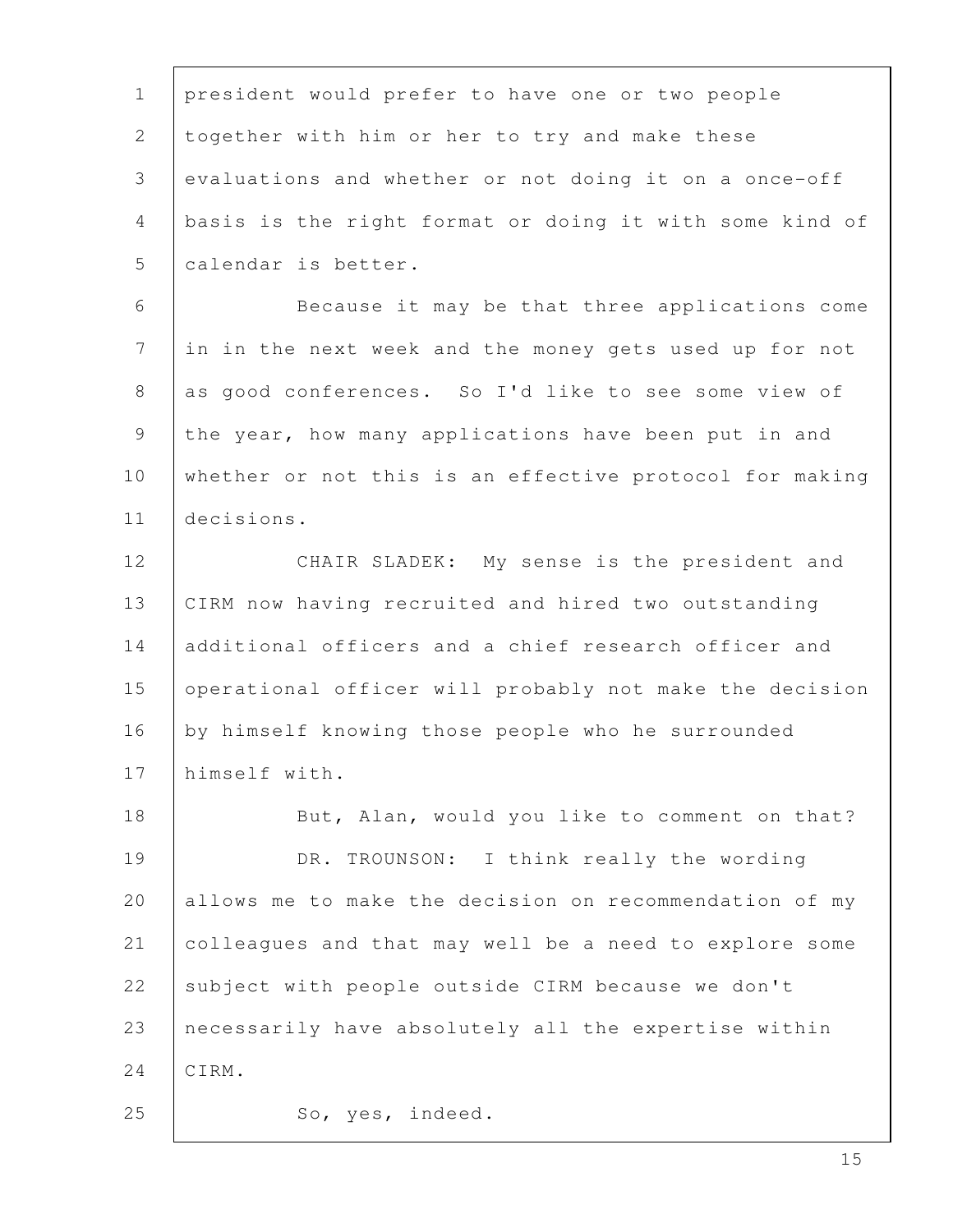| $1\,$          | DR. KIMBLE: I'm just asking for, you know, a            |
|----------------|---------------------------------------------------------|
| $\mathbf{2}$   | review of the procedure in a year and to see how it's   |
| 3              | working.                                                |
| $\overline{4}$ | DR. TROUNSON: Sure.                                     |
| 5              | CHAIR SLADEK: And so I had a thought, Alan.             |
| 6              | I'm sure many of us at the table have been part of      |
| $7\phantom{.}$ | organization of meetings even at a state -- well, state |
| 8              | or international level. They are very expensive         |
| 9              | sometimes. And my question is: Is 300,000 enough?       |
| 10             | DR. TROUNSON: That was the amount that the              |
| 11             | $ICOC$ --                                               |
| 12             | CHAIR SLADEK: Recommended?                              |
| 13             | DR. TROUNSON: Yes. So I don't actually want             |
| 14             | to go back to them right now. I think if in the review  |
| 15             | that we do we find that it's an inadequate number, then |
| 16             | I think, you know, there may be a justifiable proposal  |
| 17             | put to the -- more if, in fact, it's in excess, that we |
| 18             | hold some over for the following year. I think those    |
| 19             | things would happen after a year.                       |
| 20             | DR. HEIMFELD: I quess it was my understanding           |
| 21             | this is, you know, sort of supplementary to additional  |
| 22             | funds that the meeting itself will have to put up       |
| 23             | whether those are sponsorships or from other areas.     |
| 24             | This is not necessarily restricted to the entire        |
| 25             | funding put on the entire meeting.                      |

ı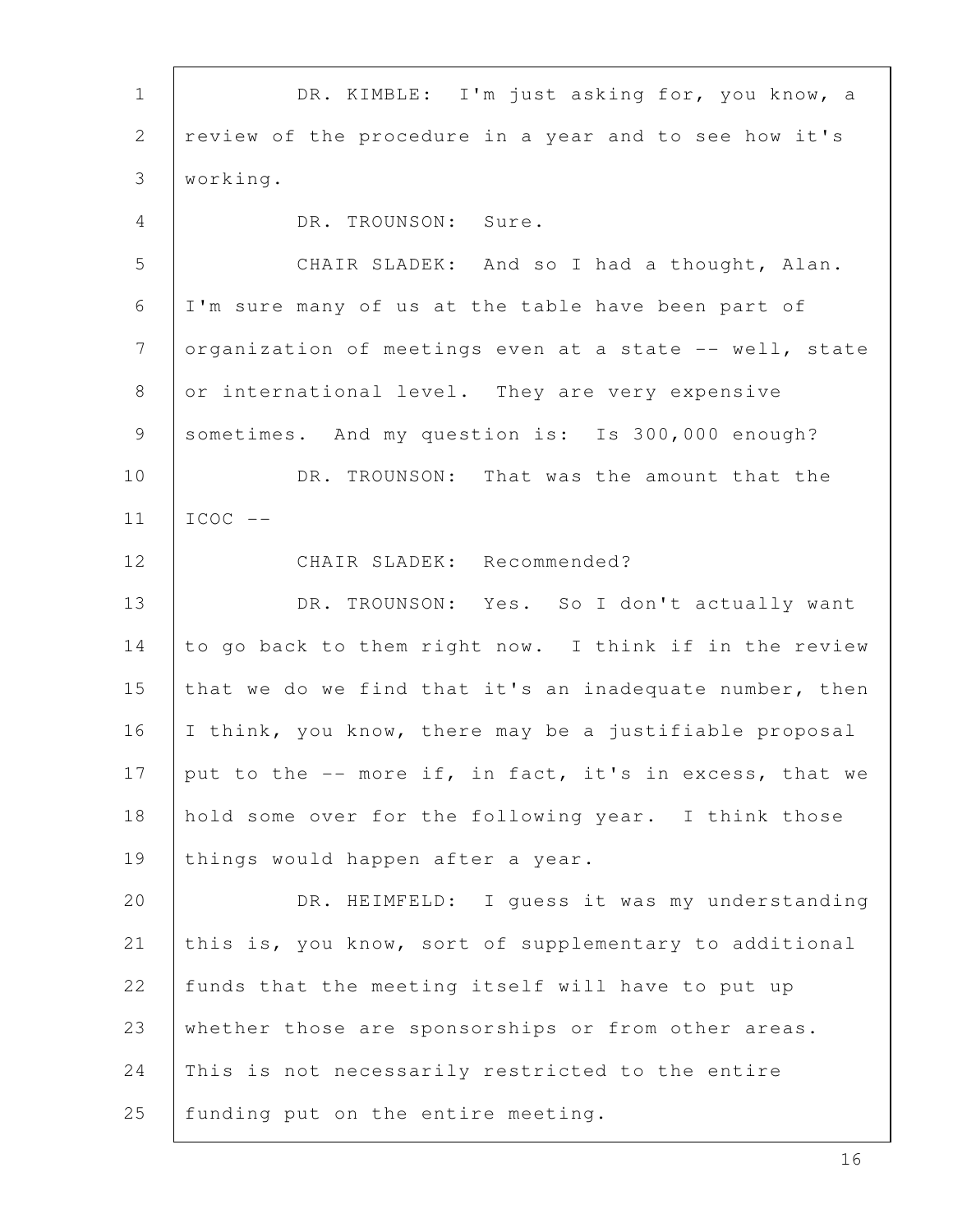1 DR. TROUNSON: The preference is the maximum 2 should be  $$50,000$  or 50 percent of the total funding. 3 So it won't necessarily be \$50,000, but they will have  $4$  to demonstrate under the criteria that they've made, 5 you know, every effort to raise additional funds or 6 supplementary funds that should be equal to what we 7 have. 8 CHAIR SLADEK: I'd just like to recognize Bob 9 | Klein who's come in. Welcome, Bob. 10 | MR. KLEIN: Thank you. 11 | CHAIR SLADEK: We were saying nice things 12 about you. So hopefully your ears were ringing 13 harmoniously. 14 | MR. KLEIN: Yes. 15 | DR. OLSON: I was just going to add what Alan 16 had said. 17 CHAIR SLADEK: Yes. 18 DR. RAYMOND: Just one more comment on the 19 qualifications of the program director. The way it's 20 stated in the proposal it's quite restrictive. You're 21  $\vert$  requiring the program director to have an experience 22 and track record in comparable conferences. That 23 limits quite severely the pool of people who could 24 serve as program directors for these kinds of 25 conferences.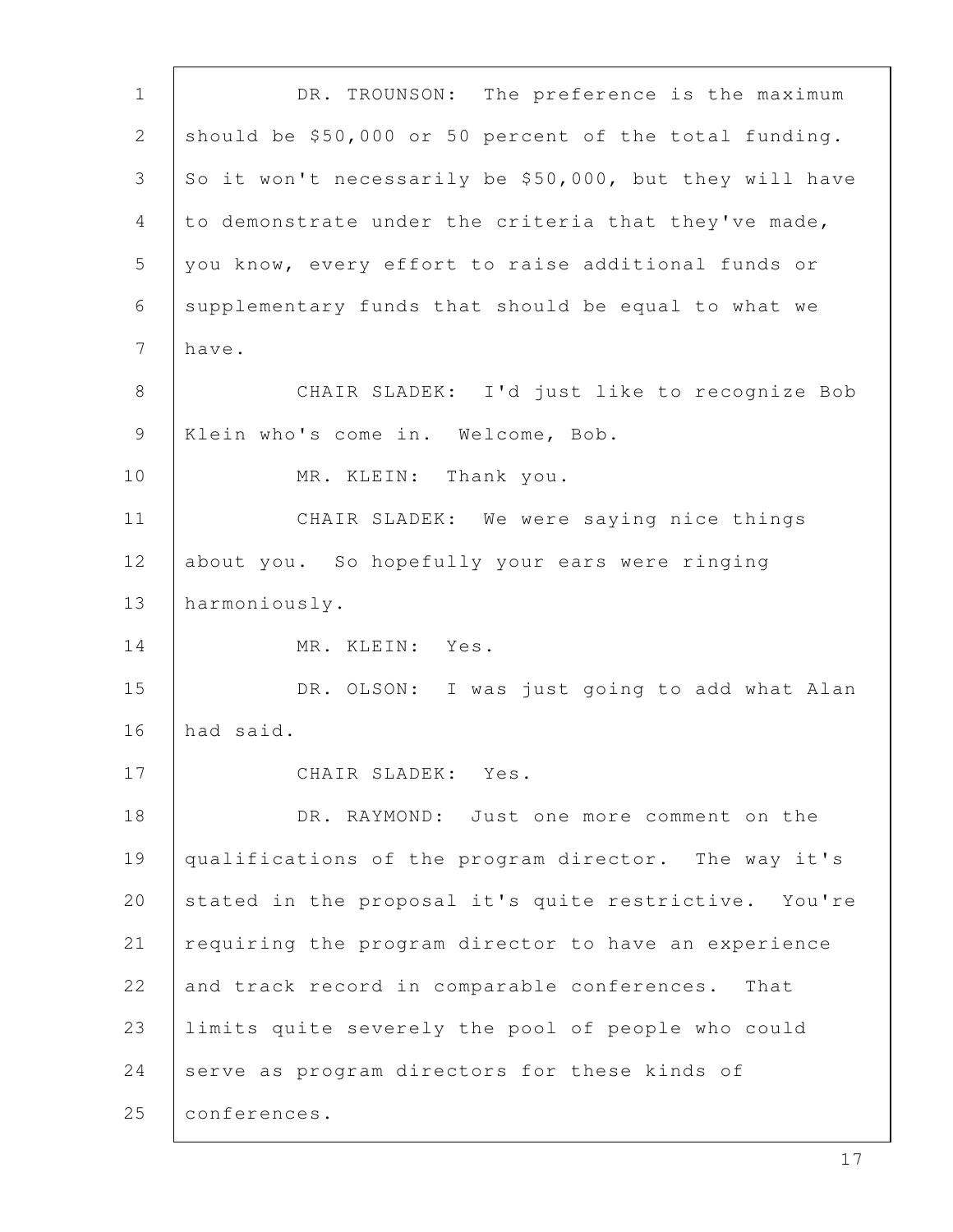| $\mathbf 1$                                               | So I would recommend that you reconsider the          |
|-----------------------------------------------------------|-------------------------------------------------------|
| $\mathbf{2}$                                              | wording on that to allow obviously qualifications but |
| 3                                                         | not quite so rigid as the way it's written.           |
| $\overline{4}$                                            | CHAIR SLADEK: Patricia, do you have the               |
| 5                                                         | flexibility to do that or is that --                  |
| 6                                                         | DR. OLSON: No. Yes, I have the flexibility            |
| $7\phantom{.}$                                            | to do that.                                           |
| 8                                                         | CHAIR SLADEK: And is that something you would         |
| $\mathcal{G}% _{M_{1},M_{2}}^{\alpha,\beta}(\mathcal{A})$ | consider? I tend to agree with that concept.          |
| 10                                                        | DR. OLSON: And what you would suggest                 |
| 11                                                        | instead? "Has experience in running conferences"?     |
| 12                                                        | DR. RAYMOND: I think the word "comparable             |
| 13                                                        | conferences" and running of them, being actually in   |
| 14                                                        | charge of it, both of those are more restrictive than |
| 15                                                        | you need to have.                                     |
| 16                                                        | CHAIR SLADEK: Or how about or "has access to          |
| 17                                                        | or brings in as part of a team of organizers"?        |
| 18                                                        | DR. OLSON: Okay. I'll address it.                     |
| 19                                                        | DR. SAMBRANO: I just wanted to make the point         |
| 20                                                        | that we want to remember that these are criteria for  |
| 21                                                        | review and not necessarily eligibility requirements.  |
| 22                                                        | So this is what we are aiming to achieve with any     |
| 23                                                        | particular applicant or grantee.                      |
| 24                                                        | DR. OLSON: I would just say that the                  |
| 25                                                        | eligibility requirements for the program director is  |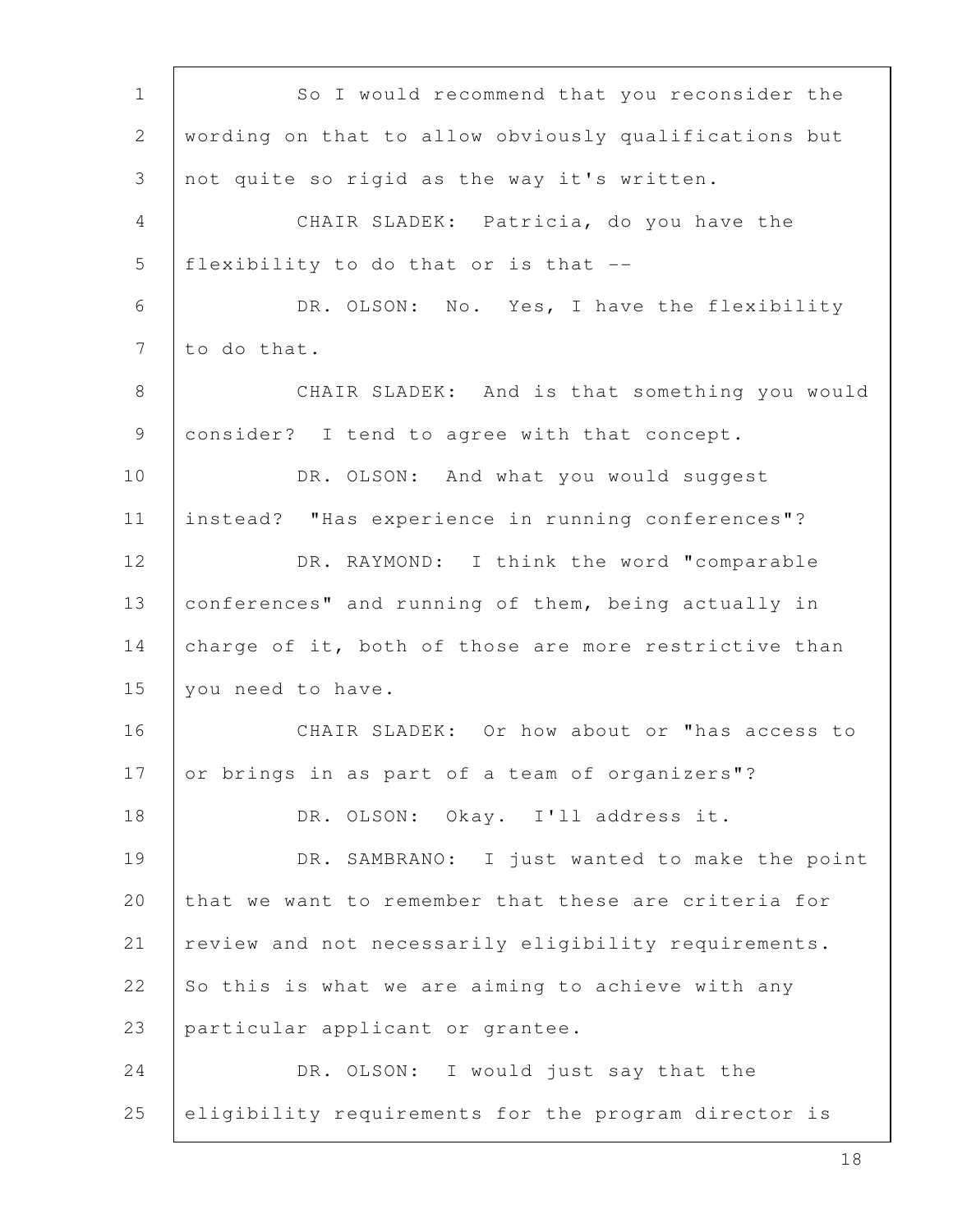| $\mathbf 1$    | the individual with the skills necessary to direct the  |
|----------------|---------------------------------------------------------|
| $\mathbf{2}$   | planning and execution of the proposed conference.      |
| 3              | CIRM encourages applications from underrepresented      |
| $\overline{4}$ | racial and ethnic groups, women and minorities.         |
| 5              | So that is the actual eligibility criteria.             |
| 6              | It's up to the president to determine if the experience |
| $\overline{7}$ | would fortify the conference director or the proposed   |
| 8              | conference director in the course of the other          |
| 9              | criteria, how to weigh it.                              |
| 10             | DR. KIMBLE: I quess I have one other question           |
| 11             | about the -- the topics.                                |
| 12             | So you want stem cell biology and regenerative          |
| 13             | medicine to be an important part, but does it have to   |
| 14             | be the primary focus of the conference or could it be   |
| 15             | one session? Is that made clear anywhere in this?       |
| 16             | I'm just thinking about developmental biology           |
| 17             | conferences. Would they be able to then apply for       |
| 18             | these funds if they have a session on stem cell         |
| 19             | biology? Is that something that you've thought about?   |
| 20             | DR. OLSON: I think that would fall within the           |
| 21             | criteria. Again, you know, because we're -- in that     |
| 22             | case we certainly wouldn't expect pay for a substantial |
| 23             | portion of the conference, but I think that would allow |
| 24             | CIRM funding participation.                             |
| 25             | DR. KIMBLE: Okay. That's fine.                          |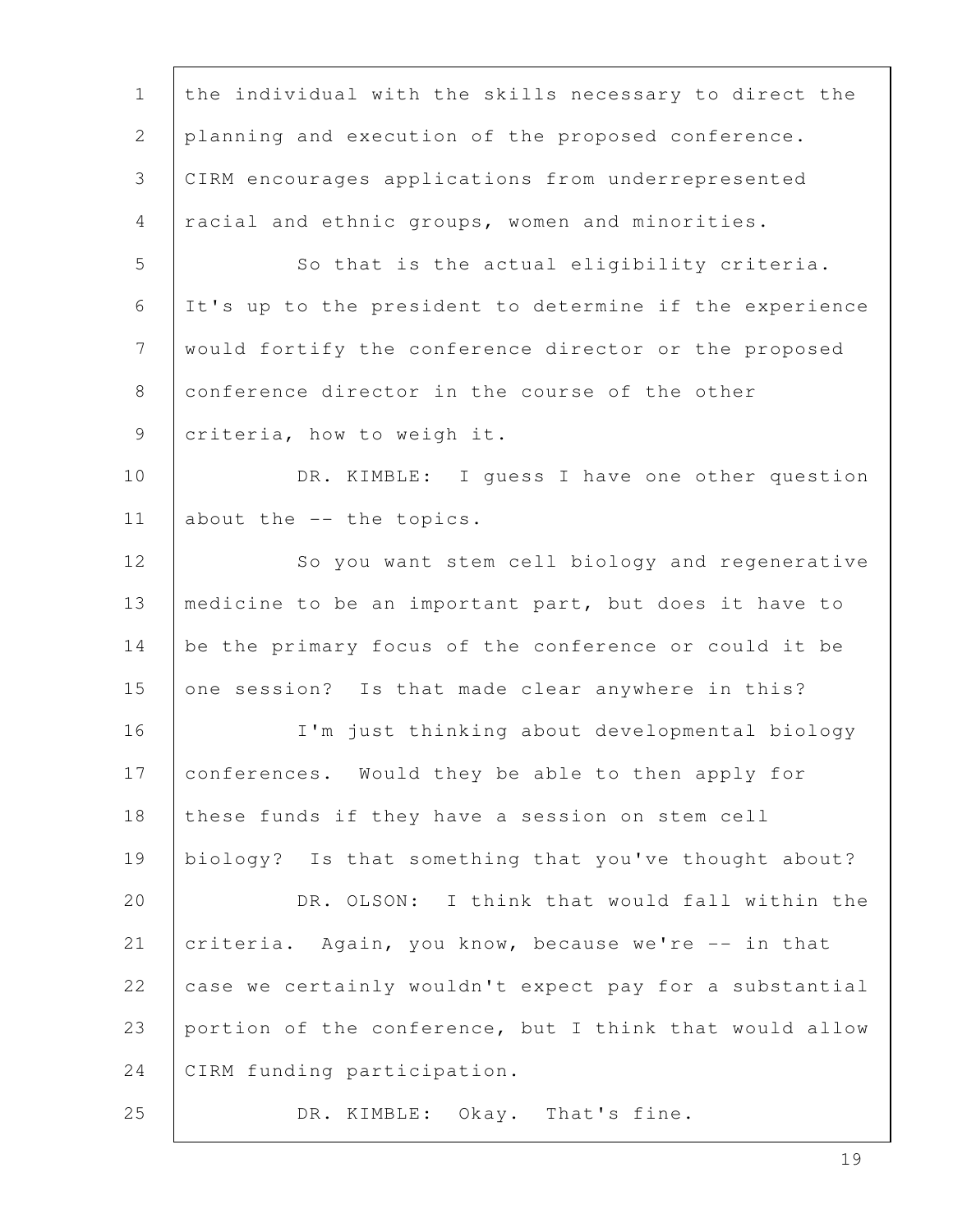| $\mathbf 1$    | DR. FRENCH-CONSTANT: That's exactly why I'm             |
|----------------|---------------------------------------------------------|
| $\overline{2}$ | suggesting it's changed to "regenerative biology"       |
| 3              | because then that effectively covers it. I think it's   |
| 4              | two times all over again.                               |
| 5              | DR. KIMBLE: I don't worry so much about that.           |
| 6              | CHAIR SLADEK: Well, but we must remember what           |
| $7\phantom{.}$ | the prime mission is and it is stem cell biology by and |
| 8              | for the State of California. So as much as we might     |
| 9              | like to craft that slightly differently, by law it is   |
| 10             | said as stem cell.                                      |
| 11             | Okay. Final comment and then we're going to             |
| 12             | turn to the public commentary.                          |
| 13             | DR. BOYAN: My final comment would be on this            |
| 14             | issue over the program director. I think the way        |
| 15             | you've written it is perfectly fine. And I having run   |
| 16             | many of these things, there's nothing worse than an     |
| 17             | inexperienced program director and the use of funds.    |
| 18             | So this is $-$ I'm supporting you, but I would          |
| 19             | put little bracket with an S so that they can realize   |
| 20             | that they could -- a young person could find an old     |
| 21             | experienced person as a team member and not screw up.   |
| 22             | DR. KIMBLE: Both energy and experience.                 |
| 23             | CHAIR SLADEK: Let's hear it for age.                    |
| 24             | It is my -- my responsibility now to ask for            |
| 25             | any public commentary.                                  |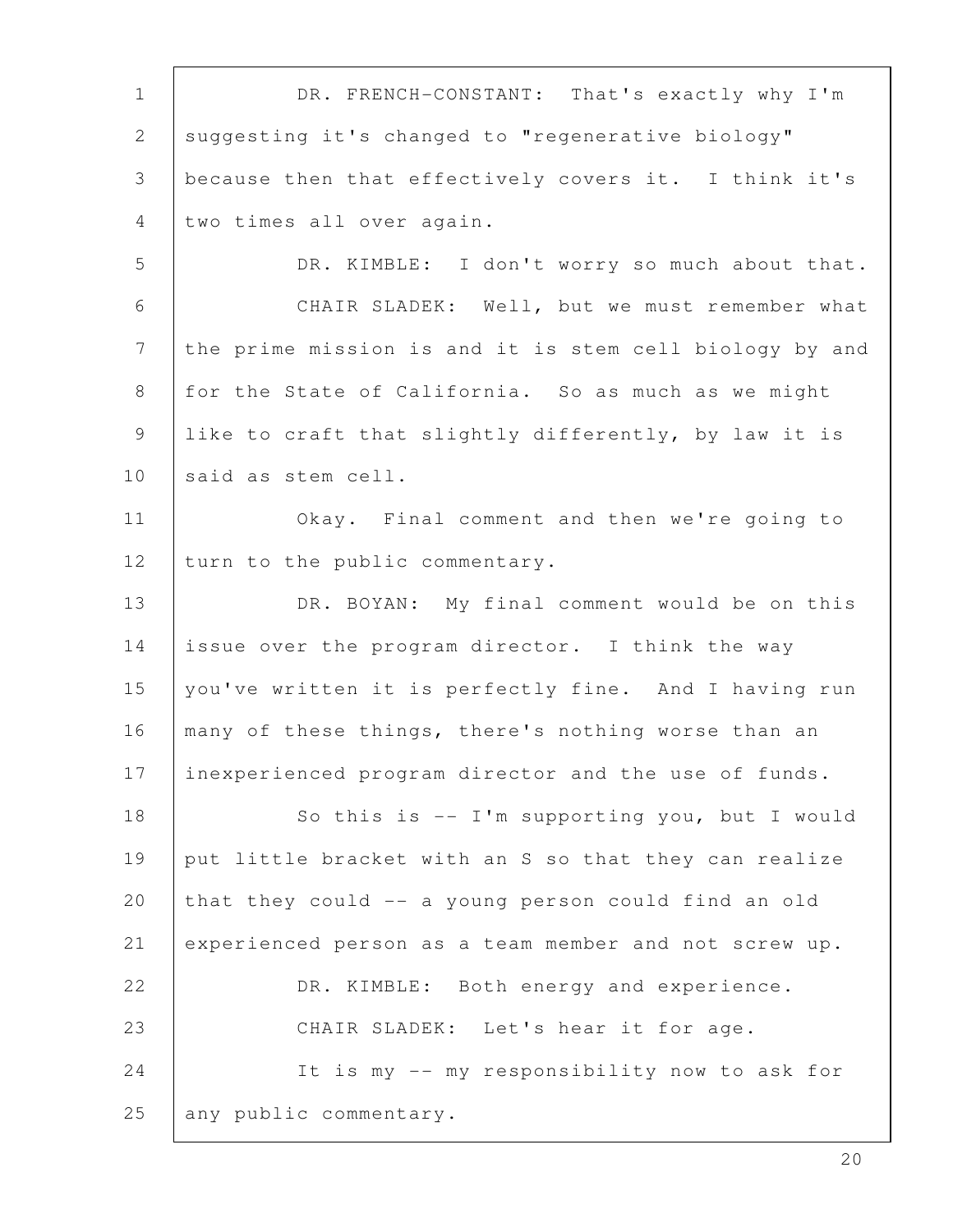1 | Hearing none, we will now move for a call for 2 the motion. 3 DR. BOYAN: So moved. 4 CHAIR SLADEK: So moved. Second? 5 DR. HEIMFELD: Seconded. 6 CHAIR SLADEK: Seconded. 7 | Gil, you get to do the roll call. 8 DR. SAMBRANO: I just wanted to point out you 9 could do a voice vote. 10 CHAIR SLADEK: We could do a voice vote. 11 | MR. KLEIN: Gil, for time purposes you could 12 do a voice vote here, yeah. 13 **CHAIR SLADEK:** In that case the motion as 14 stated is to approve the recommendation for the 15 conference grant criteria as presented to us and 16 discussed by us today with substantial commentary from 17 the group but not the public. 18 | Rand I will call then for all of those in 19 | favor, please signify by saying aye. 20 | And all those counterminded? 21 The motion passes unanimously. 22 | Thank you very much, Patricia, for your 23 | quidance on this. 24 Don't leave yet. We have two more items. One 25 is to ask for any public comment from anyone from the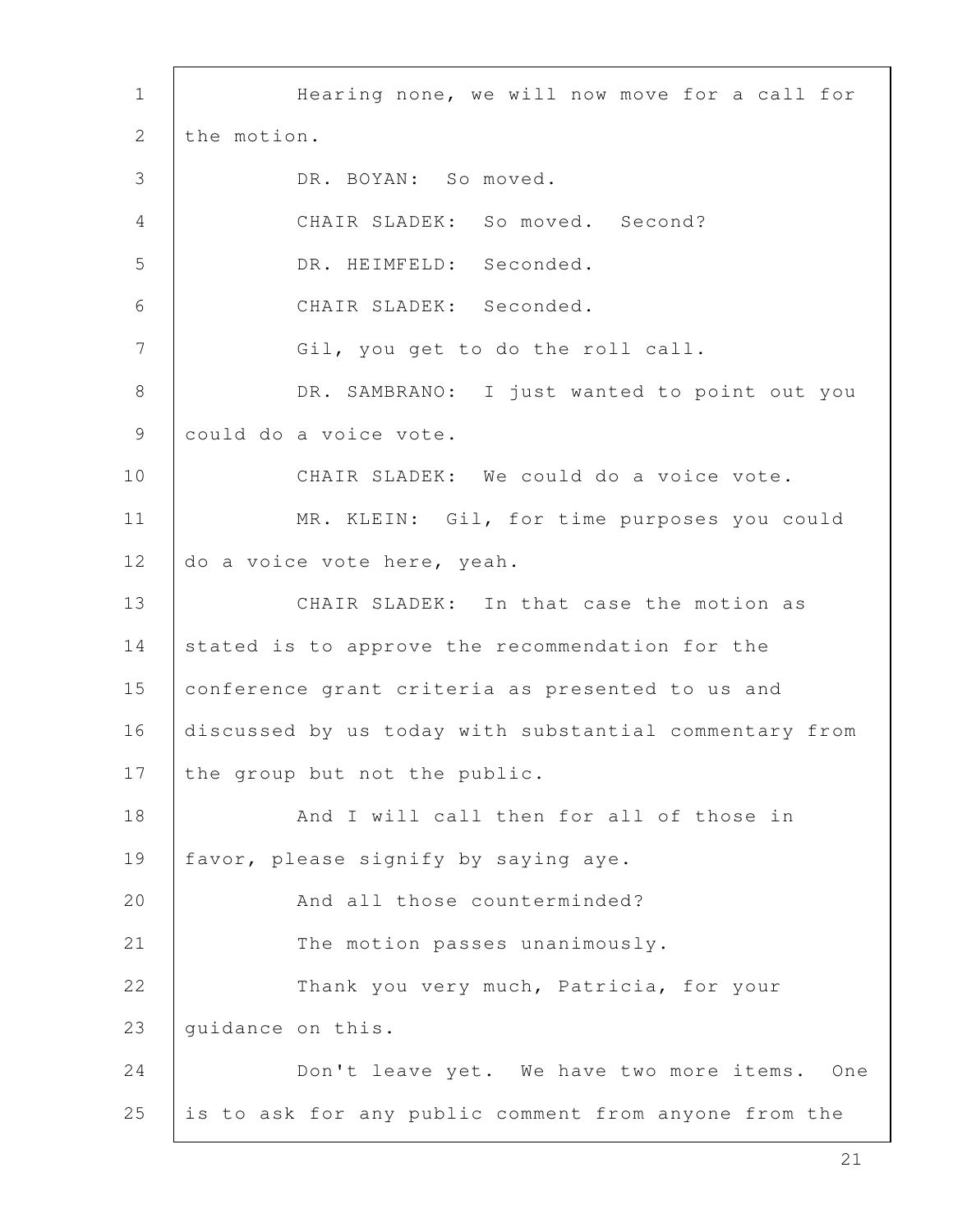| $\mathbf 1$      | public.                                     |
|------------------|---------------------------------------------|
| $\sqrt{2}$       | Seeing and hearing none, I will now adjourn |
| $\mathcal{S}$    | this session and you may leave.             |
| $\overline{4}$   | (Whereupon, the meeting was adjourned at    |
| $\mathbf 5$      | 8:25 a.m. on September 8, 2008.)            |
| $\,$ $\,$ $\,$   | $---000---$                                 |
| $\boldsymbol{7}$ |                                             |
| $\,8\,$          |                                             |
| $\mathcal{G}$    |                                             |
| $10$             |                                             |
| $11\,$           |                                             |
| 12               |                                             |
| 13               |                                             |
| 14               |                                             |
| $15\,$           |                                             |
| 16               |                                             |
| $17\,$           |                                             |
| $1\,8$           |                                             |
| 19               |                                             |
| $20$             |                                             |
| $2\sqrt{1}$      |                                             |
| 22               |                                             |
| 23               |                                             |
| $2\,4$           |                                             |
| 25               |                                             |